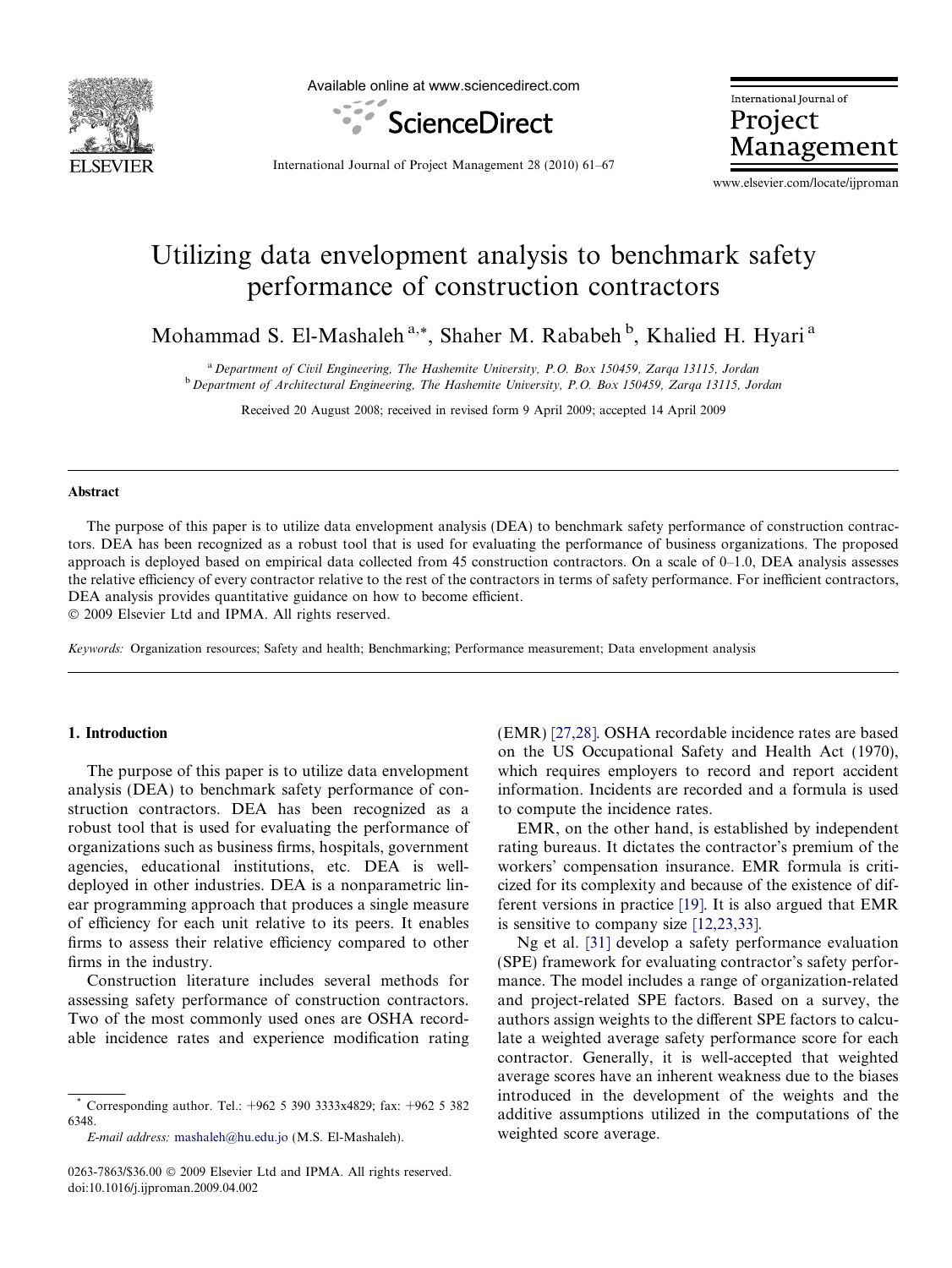Teo and Ling [\[37\]](#page--1-0) develop a model to measure the effectiveness of safety management systems (SMS) of construction sites. The authors utilize surveys and experts interviews and workshops to collect the important factors affecting safety. The analytic hierarchy process and factor analysis are used to identify the most crucial factors and attributes affecting safety. Using the model, a construction safety index can be calculated. The authors indicate that the limitations of their model include the small number of experts and respondents involved in the study. The importance weights and attributes are developed within the context of Singapore. Another limitation is that their model includes 590 attributes that must be evaluated on the site.

Despite the limitations associated with some of the existing methods, they are useful measures of construction safety performance. However, new methods are still needed as they offer new insights to both researchers and practitioners. A point of departure for the DEA approach compared to existing methods is that DEA relates resources expended on a certain performance to the level of success for that particular performance. Under existing methods, two contractors that suffer the same numbers and types of accidents are considered of identical performance. This is clearly not the case if one contractor is expending more resources (i.e., money, etc.) on safety than the other contractor. It makes more sense to consider the contractor that commits fewer resources to arrive at a certain safety performance as a better performer.

The rest of the paper unfolds as follows: data envelopment analysis, data collection, results and analysis, future extension of the research, and conclusions.

#### 2. Data envelopment analysis (DEA)

Data envelopment analysis (DEA) was initiated by Charnes et al. [\[3–5\].](#page--1-0) Since that time, many studies across different disciplines have utilized DEA [\[11\]](#page--1-0). In the construction domain, only few studies made use of DEA. El-Mashaleh et al. [\[17\]](#page--1-0) propose the DEA methodology to measure and compare subcontractors' productivity at the firm-level. El-Mashaleh [\[14\]](#page--1-0) and El-Mashaleh et al. [\[15,16\]](#page--1-0) deploy DEA to evaluate the firm-level performance of construction contractors. Vinter et al. [\[39\]](#page--1-0) compare project efficiency in a multi-project environment based on DEA. McCabe et al. [\[29\]](#page--1-0) utilize DEA to prequalify contractors. Pilateris and McCabe [\[32\]](#page--1-0) evaluate contractors' financial performance based on DEA.

El-Mashaleh [\[14\]](#page--1-0) and El-Mashaleh et al. [\[18\]](#page--1-0) makes use of DEA to quantify the impact of information technology on contractors' performance. Chiang et al. [\[8\]](#page--1-0) combine DEA to the I–O tables to examine repercussions of consumptions placed on the construction sector. Cheng et al. [\[6\]](#page--1-0) propose a DEA approach for credit scoring to evaluate borrowers with respect to certain types of projects.

DEA is concerned with evaluations of performance of organizations (i.e., business firms, hospitals, government agencies, universities, etc.), where the presence of multiple input, multiple output makes comparison difficult. In DEA, the organization under study is called a decision making unit (DMU). A DMU is regarded as the entity responsible for converting inputs (i.e., resources, money, etc.) into outputs (i.e., sales, profits, certain performance measures, etc.) and whose performance is to be evaluated. In this study, a DMU refers to a construction contractor.

DEA utilizes mathematical linear programming to determine which of the set of DMUs under study form an envelopment surface. This envelopment surface is referred to as the efficient frontier. DEA provides a comprehensive analysis of relative efficiency for multiple input-multiple output situations by evaluating each DMU and measuring its performance relative to this envelopment surface. Units that lie on (determine) the surface is deemed efficient in DEA terminology. Units that do not lie on the surface are termed inefficient and the analysis provides a measure of their relative efficiency.

Cooper et al. [\[11\]](#page--1-0) and Coelli et al. [\[9\]](#page--1-0) argue that DEA has gained its popularity from three inherent powerful features. First, its capability to incorporate multiple inputs and multiple outputs as a result of the use of linear programming. Linear programming can handle large numbers of variables and relations (constraints). Second, DEA has no priori assumptions. There is no need to assign weights to the different inputs and outputs. The weights are derived directly from the data relaxing the user from arbitrary subjective weighting. DEA provides a set of weights, which optimize a unit's performance subject to the weights not leading to any other unit violating the bounds of the frontier. Third, the measurement units of the different inputs and outputs need not be congruent. Some may involve number of persons, or areas of floor space, money expended, etc.

### 2.1. Charnes–Cooper–Rhodes (CCR) DEA model

This study makes use of the Charnes–Cooper–Rhodes (CCR) model of DEA to benchmark safety performance of construction contractors. The mathematical form is shown below  $(Eqs. (1),(2),(3),(4),(5))$ . Interested readers may refer to Cooper et al. [\[11\]](#page--1-0) for details.

$$
\max \quad h_0 = \sum_{r=1}^{s} u_r y_{r0} \tag{1}
$$

subject to 
$$
\sum_{i=1}^{m} v_i x_{i0} = 1
$$
 (2)

$$
\sum_{r=1}^{s} u_r y_{rj} - \sum_{i=1}^{m} v_i x_{ij} \leq 1 \tag{3}
$$

$$
i = 1, ..., m; \quad j = 1, ..., n; \quad r = 1, ..., s
$$
 (4)

$$
u_r, v_i \geqslant 0 \tag{5}
$$